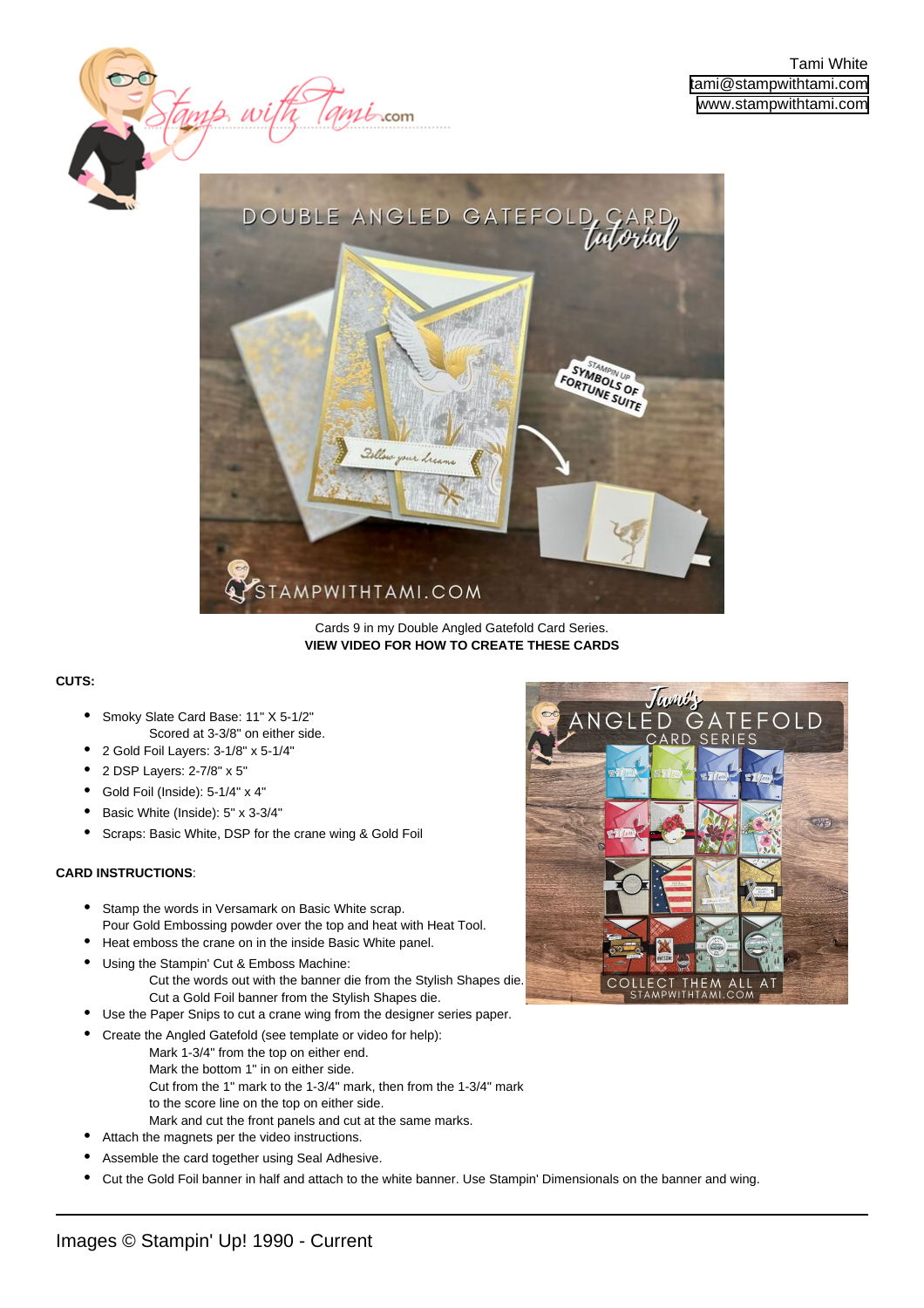## Angled Gatefold Cards with Symbols of Fortune [Card 9]

Tami White [tami@stampwithtami.com](mailto:tami@stampwithtami.com) [www.stampwithtami.com](http://www.stampwithtami.com)



[Symbols Of](https://www.stampinup.com/products/symbols-of-fortune-suite-collection-english?dbwsdemoid=73215) [Fortune Suite](https://www.stampinup.com/products/symbols-of-fortune-suite-collection-english?dbwsdemoid=73215) [Collection](https://www.stampinup.com/products/symbols-of-fortune-suite-collection-english?dbwsdemoid=73215) [\(English\) - 157667](https://www.stampinup.com/products/symbols-of-fortune-suite-collection-english?dbwsdemoid=73215)



[Crane Of Fortune](https://www.stampinup.com/products/crane-of-fortune-cling-stamp-set-english?dbwsdemoid=73215) [Cling Stamp Set](https://www.stampinup.com/products/crane-of-fortune-cling-stamp-set-english?dbwsdemoid=73215) [\(English\) - 157654](https://www.stampinup.com/products/crane-of-fortune-cling-stamp-set-english?dbwsdemoid=73215)



[Symbols Of](https://www.stampinup.com/products/symbols-of-fortune-specialty-designer-series-paper?dbwsdemoid=73215) [Fortune 12" X 12"](https://www.stampinup.com/products/symbols-of-fortune-specialty-designer-series-paper?dbwsdemoid=73215) [\(30.5 X 30.5 Cm\)](https://www.stampinup.com/products/symbols-of-fortune-specialty-designer-series-paper?dbwsdemoid=73215) [Specialty Designer](https://www.stampinup.com/products/symbols-of-fortune-specialty-designer-series-paper?dbwsdemoid=73215) [Series Paper -](https://www.stampinup.com/products/symbols-of-fortune-specialty-designer-series-paper?dbwsdemoid=73215) [157652](https://www.stampinup.com/products/symbols-of-fortune-specialty-designer-series-paper?dbwsdemoid=73215)



[Gold Foil Sheets -](https://www.stampinup.com/products/foil-sheets-gold?dbwsdemoid=73215) [132622](https://www.stampinup.com/products/foil-sheets-gold?dbwsdemoid=73215)



[Basic White 8-1/2"](https://www.stampinup.com/products/basic-white-8-1-2-x-11-cardstock?dbwsdemoid=73215) [X 11" Cardstock -](https://www.stampinup.com/products/basic-white-8-1-2-x-11-cardstock?dbwsdemoid=73215) [159276](https://www.stampinup.com/products/basic-white-8-1-2-x-11-cardstock?dbwsdemoid=73215)



[Smoky Slate 8-1/2"](https://www.stampinup.com/products/cardstock-8-1-2-x-11-smoky-slate?dbwsdemoid=73215) [X 11" Cardstock -](https://www.stampinup.com/products/cardstock-8-1-2-x-11-smoky-slate?dbwsdemoid=73215) [131202](https://www.stampinup.com/products/cardstock-8-1-2-x-11-smoky-slate?dbwsdemoid=73215)



[Versamark Pad -](https://www.stampinup.com/products/versamark-pad?dbwsdemoid=73215) [102283](https://www.stampinup.com/products/versamark-pad?dbwsdemoid=73215)



**[Metallics](https://www.stampinup.com/products/metallics-stampin-emboss-powders?dbwsdemoid=73215)** [Embossing](https://www.stampinup.com/products/metallics-stampin-emboss-powders?dbwsdemoid=73215) [Powders - 155555](https://www.stampinup.com/products/metallics-stampin-emboss-powders?dbwsdemoid=73215)



[Heat Tool - 129053](https://www.stampinup.com/products/heat-tool?dbwsdemoid=73215) [Stylish Shapes](https://www.stampinup.com/products/stylish-shapes-dies?dbwsdemoid=73215)



[Dies - 159183](https://www.stampinup.com/products/stylish-shapes-dies?dbwsdemoid=73215)



[Stampin' Cut &](https://www.stampinup.com/products/stampin-cut-emboss-machine?dbwsdemoid=73215) [Emboss Machine -](https://www.stampinup.com/products/stampin-cut-emboss-machine?dbwsdemoid=73215) [149653](https://www.stampinup.com/products/stampin-cut-emboss-machine?dbwsdemoid=73215)



[Paper Trimmer -](https://www.stampinup.com/products/paper-trimmer?dbwsdemoid=73215) [152392](https://www.stampinup.com/products/paper-trimmer?dbwsdemoid=73215)



[Stampin' Seal -](https://www.stampinup.com/products/stampin-seal?dbwsdemoid=73215) [152813](https://www.stampinup.com/products/stampin-seal?dbwsdemoid=73215)



[Stampin'](https://www.stampinup.com/products/stampin-dimensionals?dbwsdemoid=73215) [Dimensionals -](https://www.stampinup.com/products/stampin-dimensionals?dbwsdemoid=73215) [104430](https://www.stampinup.com/products/stampin-dimensionals?dbwsdemoid=73215)